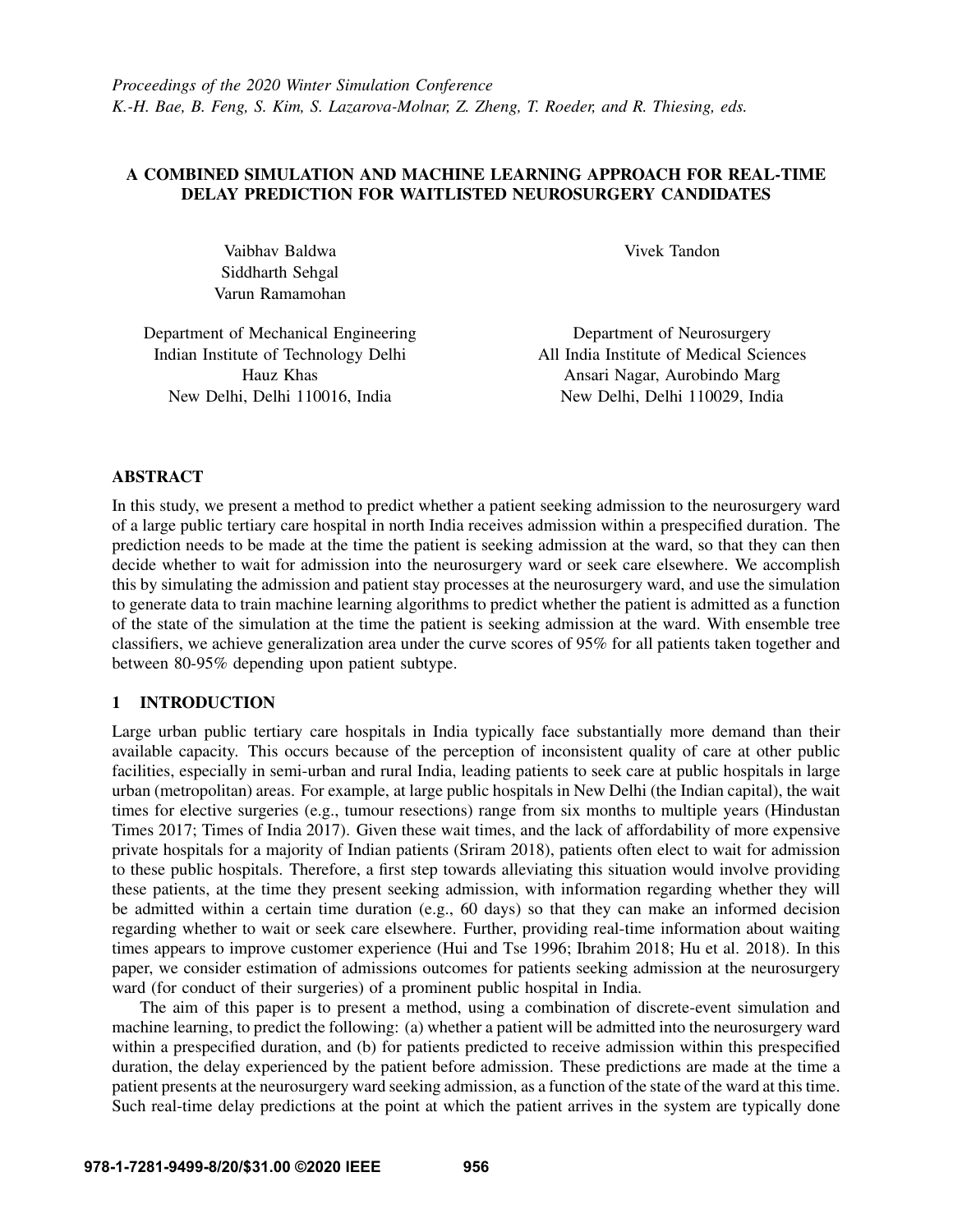using analytical delay predictors for mathematically tractable queueing systems, or by adoping data-driven approaches wherein data logs for the queueing system are used with machine learning methods to generate the delay predictions [\(Ibrahim 2018\)](#page-11-4). However, in the case of the neurosurgery ward under consideration, the admissions process and hence the queueing discipline is complex, and the admissions data maintained by the hospital administration does not capture sufficient information (e.g., state of the ward at the time of arrival of each patient seeking admission) to generate accurate delay predictions. Hence, we develop the approach below for generating these delay predictions:

- 1 Develop a discrete-event simulation (DES) of the admission and patient stay processes at the neurosurgery ward of a prominent Indian public hospital.
- 2 The DES is then used to record for each of, say, *N* patients in steady state (e.g., the *j th* patient) the following:

2.1 The state of the simulation (our definition of the system state is provided in section [3\)](#page-3-0), and hence that of the neurosurgery ward, at the time they arrive in the system (denoted by  $S_j$ ,  $S_j \in \mathbb{R}^d$ ),

2.2 Whether said patient is admitted within a prespecified duration *T* or not as a binary variable (i.e.,  $L_j = 1$  if patient *j* is admitted and 0 otherwise), and for admitted patients, the wait time before admission ( $W_{i(ad)} \in \mathbb{R}$ ).

- 3 Construct training sets (*S*,*L*) using data recorded for all *N* patients (2.1 above) and (*Sad*,*Wad*) using data recorded for admitted patients (2.2 above);
- 4 Train (and validate) machine learning methods *f* and *fad* on (*S*,*L*) and (*Sad*,*Wad*), respectively;
- 5 Using the *f* and  $f_{ad}$  to generate predictions of  $L_j$  and  $W_{j(ad)}$  respectively for newly arriving patients. For example, for a new patient (patient *k*) presenting at the neurosurgery ward seeking admission at time *t*, the state of the neurosurgery ward  $S_{k(t)}$  at time *t* can be recorded, and predictions for whether this patient is admitted within *T* time units are generated as  $\hat{L}_k = f(S_{k(t)})$ . If  $\hat{L}_k = 1$ , then the wait time for this patient before admission can be estimated as  $\hat{W}_{k(ad)} = f_{ad}(S_{k(t)})$ .

Note that for most machine learning algorithms (e.g., decision tree based classifiers),  $Pr(\hat{L}_j = 1)$  can be estimated easily by accessing classifier specific methods in their implementations.

The above method can be particularly useful in situations where a DES of the system may be developed or already available for the separate purpose of analysis of the system operations regardless of the delay prediction objective. Note that the DES itself can be used to determine the distribution of waiting times for patients (say,  $F(t)$ ), from which the probability of the waiting time exceeding a certain threshold can be estimated. However,  $F(t)$  does not provide delay information specific to a patient arriving at a given time, and non-specific information regarding waiting times provided to a patient who may have to wait longer than the announced delay time has been shown to significantly worsen both patient and provider experiences [\(Moriah et al. 2011\)](#page-11-6). Further, it has also been shown in previous work that delay predictors that use system state information, such as queue length based predictors, typically outperform predictors utilizing only queue history based predictors [\(Whitt 1999b;](#page-11-7) [Armony and Maglaras 2004\)](#page-10-0).

Previous work on real-time delay prediction has either involved approaches grounded in queuing theory, or more recently in empirical approaches using actual delay data from service systems [\(Ibrahim 2018\)](#page-11-4). Our work also adopts an empirical machine learning approach towards delay prediction; however, the data generated for the machine learning approach is generated by a (simulated) representation of the neurosurgery queueing system. Our literature survey (section [2\)](#page-2-0) did not yield a study that utilized a DES of the service system to generate the system state data required for a machine learning algorithm to predict delays. This can be used when the service system data does not capture all information required for adequately accurate delay prediction; in particular, for systems with a large number of servers with general service times, complex queueing disciplines (similar to the neurosurgery ward modelled in this study), it is unlikely that the system state at patient arrival (or at other times) will be completely captured by operations data. Thus, in such situations, our study provides a demonstration of the method of using simulations in conjunction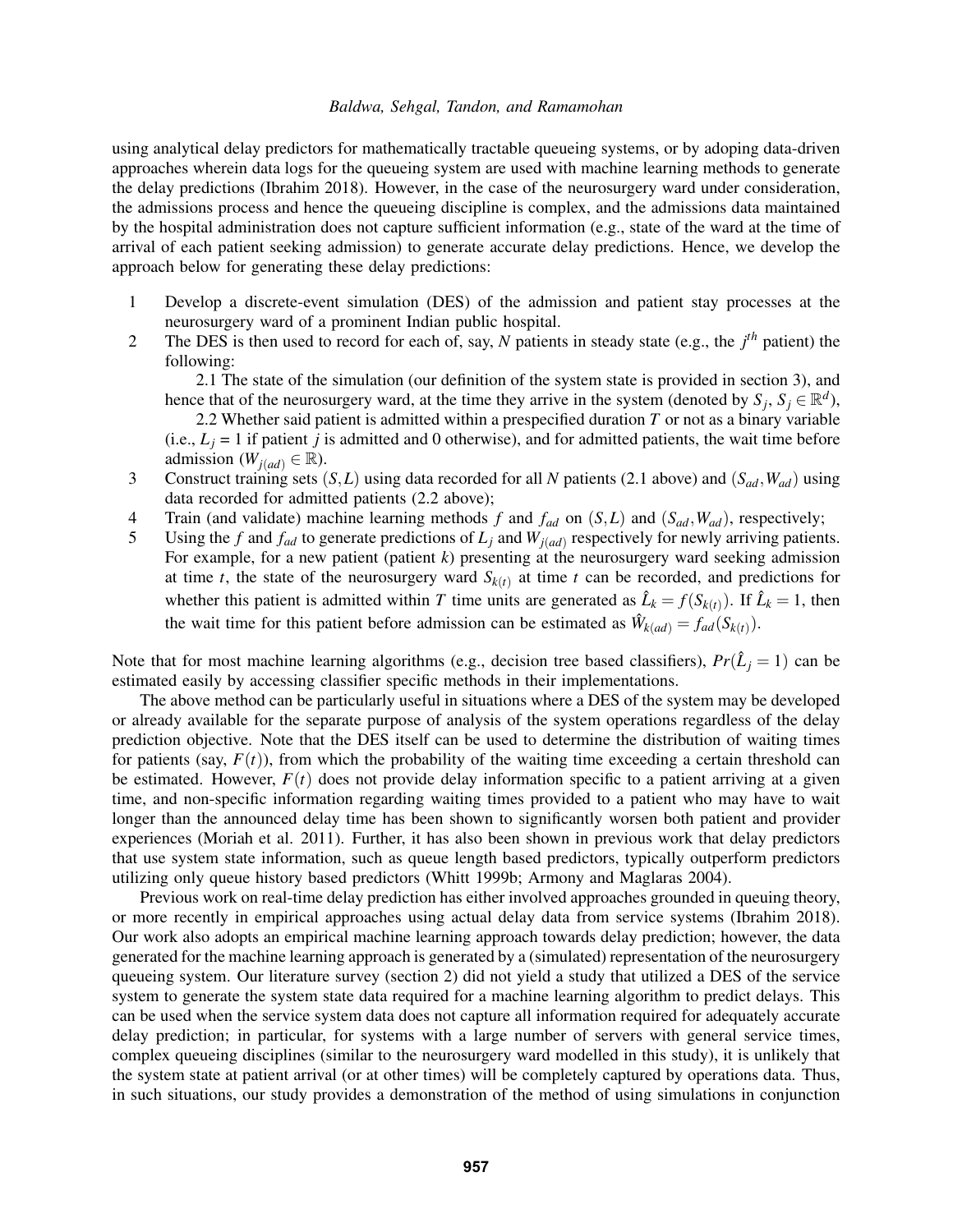with machine learning algorithms to predict whether a job will receive service or not and also the amount of time the job would have to wait prior to service.

#### <span id="page-2-0"></span>2 Literature Review

Discrete-event simulations have been applied extensively to model healthcare delivery operations, and we refer readers to a comprehensive review summarizing work in this field [\(Zhang 2018\)](#page-11-8). Here we focus on the literature in the field of delay prediction. We present key articles for delay prediction here; for a comprehensive discussion, we refer readers to a relatively recent review [\(Ibrahim 2018\)](#page-11-4).

Approaches for the estimation of delays on a real-time basis typically are of two types: those grounded in queueing theory and models, or data-driven statistical learning approaches that make use of historical queue data for the system under consideration [\(Carmeli, Nitzan and Mandelbaum, Avishai and Yom-Tov,](#page-11-9) [Galit 2017;](#page-11-9) [Ibrahim 2018\)](#page-11-4). The use of data-driven approaches is relatively recent [\(Balakrishna et al. 2008;](#page-10-1) [Senderovich et al. 2015;](#page-11-10) [Simaiakis and Balakrishnan 2016;](#page-11-11) [Ang et al. 2016\)](#page-10-2), with earlier approaches based on queueing models and analysis [\(Whitt 1999a;](#page-11-12) [Nakibly 2002;](#page-11-13) [Ibrahim and Whitt 2009a;](#page-11-14) [Ibrahim](#page-11-15) [and Whitt 2011a;](#page-11-15) [Ibrahim et al. 2017\)](#page-11-16). A few studies have attempted to develop a combined framework using both queueing-based estimators informed by analysis of real-world queue data. We briefly discuss both types of studies below.

Queueing theory based approaches have been used to estimate delays for a wide variety of systems, from the  $M/M/s/r$  systems [\(Whitt 1999b\)](#page-11-7) to  $M(t)/GI/s(t) + GI$  systems [\(Ibrahim and Whitt 2011b\)](#page-11-17), where the authors develop wait-time predictors for many-server systems with time-varying arrival rates and number of servers, and generally distributed abandonment times. Moderately loaded systems as well as systems operating under heavy traffic conditions [\(Ibrahim and Whitt 2009b\)](#page-11-18) have been studied. A few studies have also focused on systems with multi-class customer arrivals [\(Nakibly 2002;](#page-11-13) [Senderovich et al.](#page-11-10) [2015\)](#page-11-10). Delay or wait-time predictors typically developed in these studies are versions of delay-history based predictors or queue-length based predictors. Delay-history based predictors, which use recent history of customer delays, include various versions of the wait-time elapsed for the customer at the head of the line (HOL), delay of the last customer to enter service (LES), etc. Queue-length based predictors use information regarding the system state, such as the number of customers in the queue at the time of arrival of the customer in question. As mentioned before, queue-length based predictors have been shown to outperform delay-history based predictors [\(Whitt 1999b;](#page-11-7) [Armony and Maglaras 2004;](#page-10-0) [Ibrahim and Whitt](#page-11-17) [2011b\)](#page-11-17) as they utilize system state information in their predictions. Simulations have primarily been used in these studies to assess and verify the accuracies of analytical delay predictors.

The neurosurgery ward queueing system we simulate has 5 patient types and multiple (39) beds. Each patient type has exponential interarrival times, but generally distributed service times. We assume stationary interarrival and service times. We also assume that patients do not balk, but renege after a certain deterministic period of time that, for instance, can represent a significant deterioration in their health, depending upon the patient type. The patient types have priority ordering, and the admission algorithm we simulate is based upon the priority ordering as well as the state of the system. Finally, a subset of beds in the ward are reserved for a specific patient type. Thus the queueing system we simulate is not easily amenable to analytical modeling, and hence we develop a discrete-event simulation of the system.

We now discuss representative papers presenting data-driven approaches towards delay estimation. [Balakrishna et al. \(2008\)](#page-10-1) develop a reinforcement learning model to predict airport takeoff delays. The model was trained using airport operational data. In a later paper, the same authors also develop a mathematical model calibrated using airport operational data for predicting queue delay [\(Simaiakis and](#page-11-11) [Balakrishnan 2016\)](#page-11-11). [Senderovich et al. \(2014\)](#page-11-19) and [Senderovich et al. \(2015\)](#page-11-10) mine queue log data to develop a customer transition system for predicting delay times, and enhance this approach by developing transition systems separately for system load levels identified via *k*-means clustering. The authors also use queue log mining to estimate both queueing history based as well as queue length based predictors of wait time, and thus their approach represents a hybrid of queueing theory as well as data-driven approaches.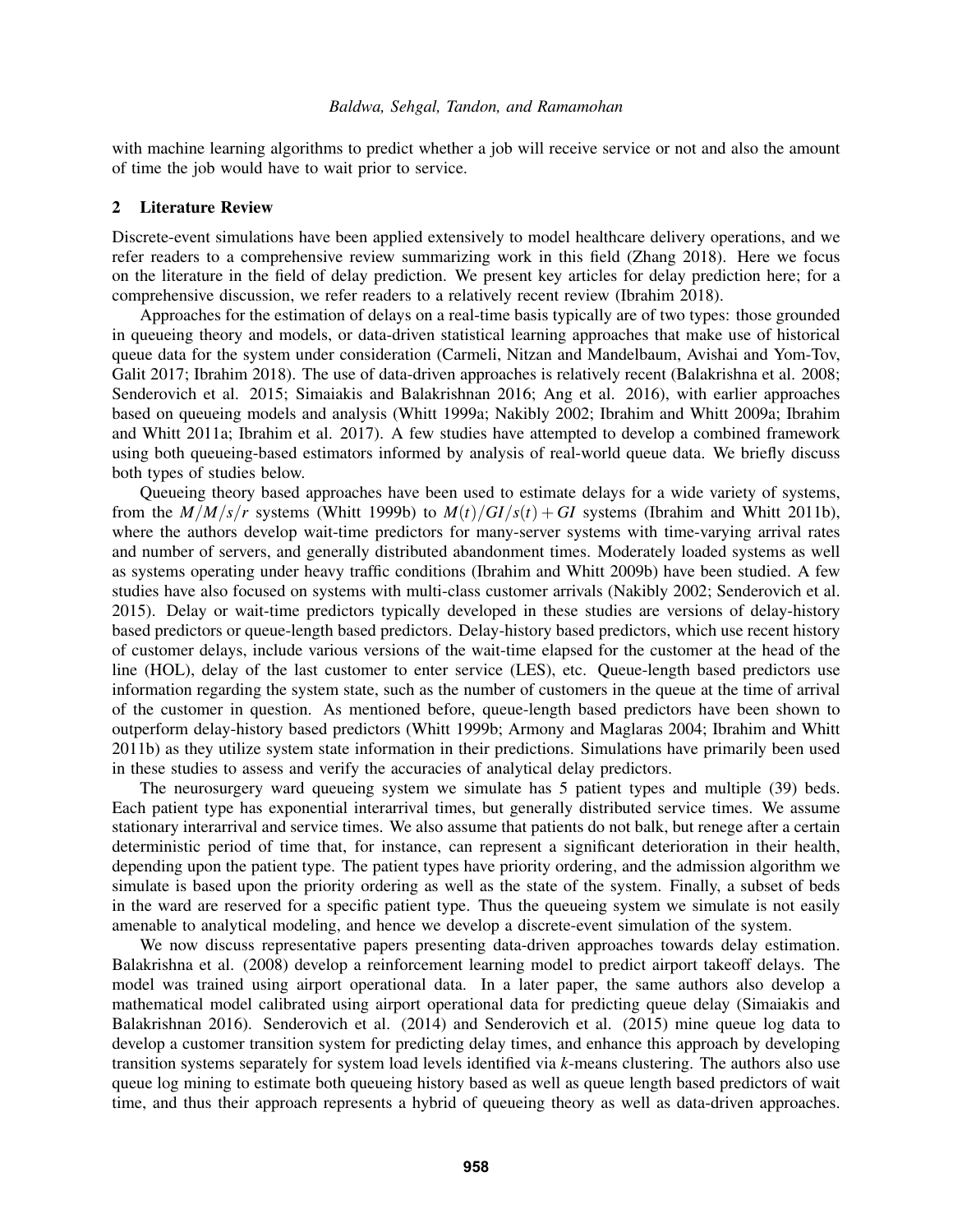[Ang et al. \(2016\)](#page-10-2) develop an approach that combines statistical learning via lasso regression with queueing theory based fluid model estimators to predict hospital emergency department wait times. They train their statistical learning method on historical data from four hospitals. [Bassamboo and Ibrahim \(2020\)](#page-10-3) develop a correlation-based approach to characterize the accuracy of delay announcements generated using different approaches, including a predictor trained across historical data from queueing systems.

All empirical approaches discussed above utilized historical queueing system data to train their delay predictors. On the other hand, our literature search did not identify a study that utilized a DES model of the complex queueing system under consideration to generate the system state data required to adequately train a statistical learning method for online delay prediction. We utilized this simulation approach because in addition to the neurosurgery ward being a complex queueing system, detailed data regarding system state was also not maintained by the ward. In such a situation, a DES model of the system, which may be developed to analyze the operations of the system regardless of the delay prediction objective, can be used to generate the data required for this objective. Our work provides a proof-of-concept of this approach.

### <span id="page-3-0"></span>3 Methodology

In section 3.1, we describe the development of the neurosurgery ward simulation, and in section 3.2, we describe the generation of system state data for training and using the machine learning methods.

#### 3.1 Neurosurgery Ward Simulation Development

The neurosurgery (NS) department at our collaborating hospital broadly classifies patients into six types: glioma, cranial sick, spinal disease, patients to be treated as soon as their administrative processing is completed (abbreviated as ASAPC patients), routine care and day-care patients. These types are assigned in the descending order of priority assigned to them - that is, glioma patients have the highest priority for admission, followed by cranial sick patients, spinal disease patients, etc. Patients are admitted into the ward for neurological surgeries; that is, after admission, they are prepared for surgery over a certain time period, undergo the surgery, and are then discharged (or die) after a certain in-hospital recovery period.

The NS ward has approximately 40 beds. Four of these beds are usually reserved for glioma patients as the preferred operating theatre for these patients requires special equipment, and the number of glioma surgeries that are performed per week are such that a maximum of four glioma patients can be present in the ward at any point in time. Thus, as will be described later, the admission process for glioma patients forms a separate subsystem of its own - an  $M/G/4+D$  system (i.e., with deterministic reneging times). We do not consider day-care patients in our analysis because as the name indicates, they are admitted and discharged in a single day, and hence day-care cases are considered to be of a significantly lower priority given the severity and high load for other case types. Thus the NS ward administration limits the number of day-care cases in a day to one, and hence we assume that one bed in the ward is reserved for these cases.

For the remaining 35 beds and four patient types, a priority-based admission algorithm is followed. Before we describe this algorithm, we note that due to clinical and administrative exigencies, this algorithm is not followed at the NS ward in an exact manner, and hence it represents an overarching admission policy than an algorithm implemented without deviation. Further, this algorithm has not been derived to be mathematically optimal in terms of admitting the maximum number of patients available, or maximizing provision of care to the most sick patients, or maximizing bed utilization. The algorithm has evolved such that a reasonable proportion of patients, as determined by the governing clinical staff, are admitted given the varying arrival rates, lengths of stay, and reneging thresholds of these patient types.

For these 35 beds, if the number of empty beds at any point in time exceeds 4, beds are allocated on a first-come first-served basis from the waitlist until the number of empty beds equals 4. At this point, the beds are allocated using the priority order: the first empty bed is allocated to a cranial sick patient, the next to a spinal disease patient and so on until a routine care patient is allocated a bed, after which the patient type to be allocated the next bed is reset to the top priority patient: a cranial sick patient. Note that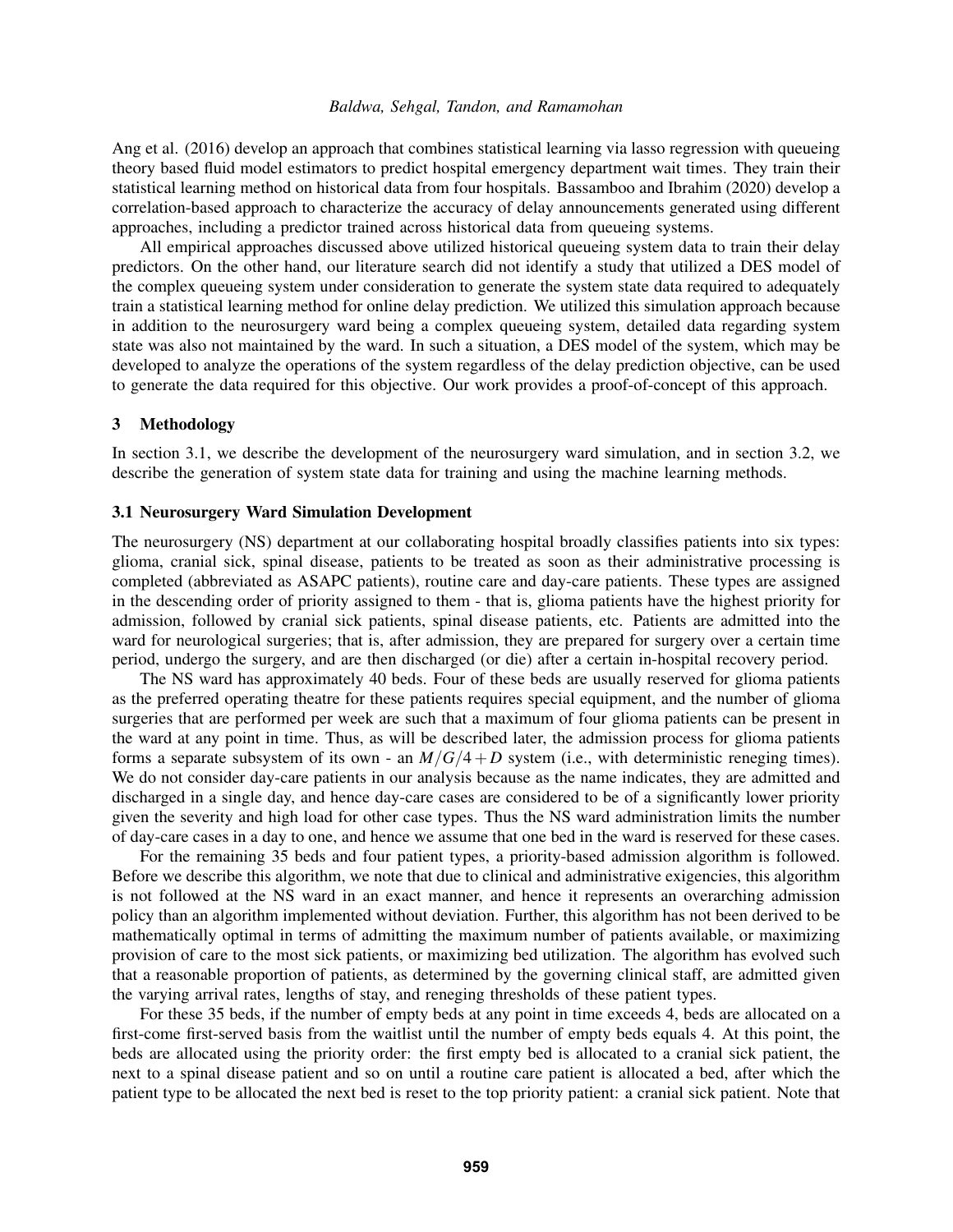at steady state, because the arrival rate of patients is much higher than the rate at which patients leave the ward, encountering a system state with 4 empty beds is very unlikely. In such cases, the patient type to whom the bed was last allocated is recorded, and the next empty bed is allocated to the patient type with the next (lower) priority level. Further, we assume that if an empty bed is available, but the appropriate patient type is not present in the waitlist, then the empty bed is held unoccupied until said patient type arrives. While this may seem unrealistic, we make this assumption because in practice this algorithm may not be applied for all beds, and hence it is likely that at all times, a small number beds may be unavailable for admitting waitlisted patients via this algorithm. The admission algorithm is depicted in Figure [1](#page-4-0) below.

```
Let priority level of patient type currently being considered for allocation = p. Let patient
type with top priority level be 0, and bottom-most priority level be P.
1. If N beds become empty:
        a. If 0 < N \leq 4:
                 i. While N > 0:
                         1. Check whether waitlist is empty. If empty:
                                 a. Hold until arrival of next patient.
                                 b. Check whether priority of next arriving patient = p.
                                          i. If yes:
                                                 1. Allocate bed. Set priority level = p + 1 (if p + 1 =P: set priority level = 0) and N = N - 1.
                                                 2. Go to (1.a.i).
                                         ii. If no:
                                                 1. Add patient to waitlist.
                                                 2. Go to (1.a.i.2).
                         2. If waitlist is not empty:
                                 a. Check whether patient type with priority p exists in waitlist.
                                          i. If yes:
                                                 1. Allocate bed. Set priority level = p + 1 (if p + 1 =P: set priority level = 0) and N = N - 1.
                                                 2. Go to (1.a.i).
                                          ii. If no:
                                                 1. Hold until arrival of next patient.
                                                 2. Repeat process (1.a.i.1.b).
        b. If N > 4:
                 i. If waitlist is empty:
                         1. Allocate bed to next arriving patient. Set N = N - 1.
                         2. Go to (1).
                 ii. If waitlist is not empty:
                         1. Allocate bed to first patient at head of waitlist. Set N = N - 1.
                         2. Go to (1).
        r = 1 f N = 0.
                 i. Hold until N > 0.
                 ii. If N > 0:
                         1. Go to (1).
```
Figure 1: Admission algorithm for non-glioma patients.

We now discuss the parameterization of the NS ward DES. The DES has two types of parameters: the rates of arrival of each patient type, and the lengths of stay. These parameters are estimated using non-identifiable admissions data provided by our collaborators from the neurosurgery department. The data provided consisted of the date at which patients arrived at the ward seeking admission, the dates at which they were admitted, their date of discharge and the patient type. However, for interarrival times, the data was not organized in a manner suitable to determining the best fit distribution to interarrival times using the dates of arrival. It appeared that data for patients was entered in batches - for example, in a month, patients appeared to arrive in batches on a few days (e.g., 6-7 days in a month), and hence it is unlikely that the data represents 'true' interarrival rates. Also, given that there was limited usable data (for each patient type, approximately 200-300 data points spread over 6-8 months), we were unable to fit discrete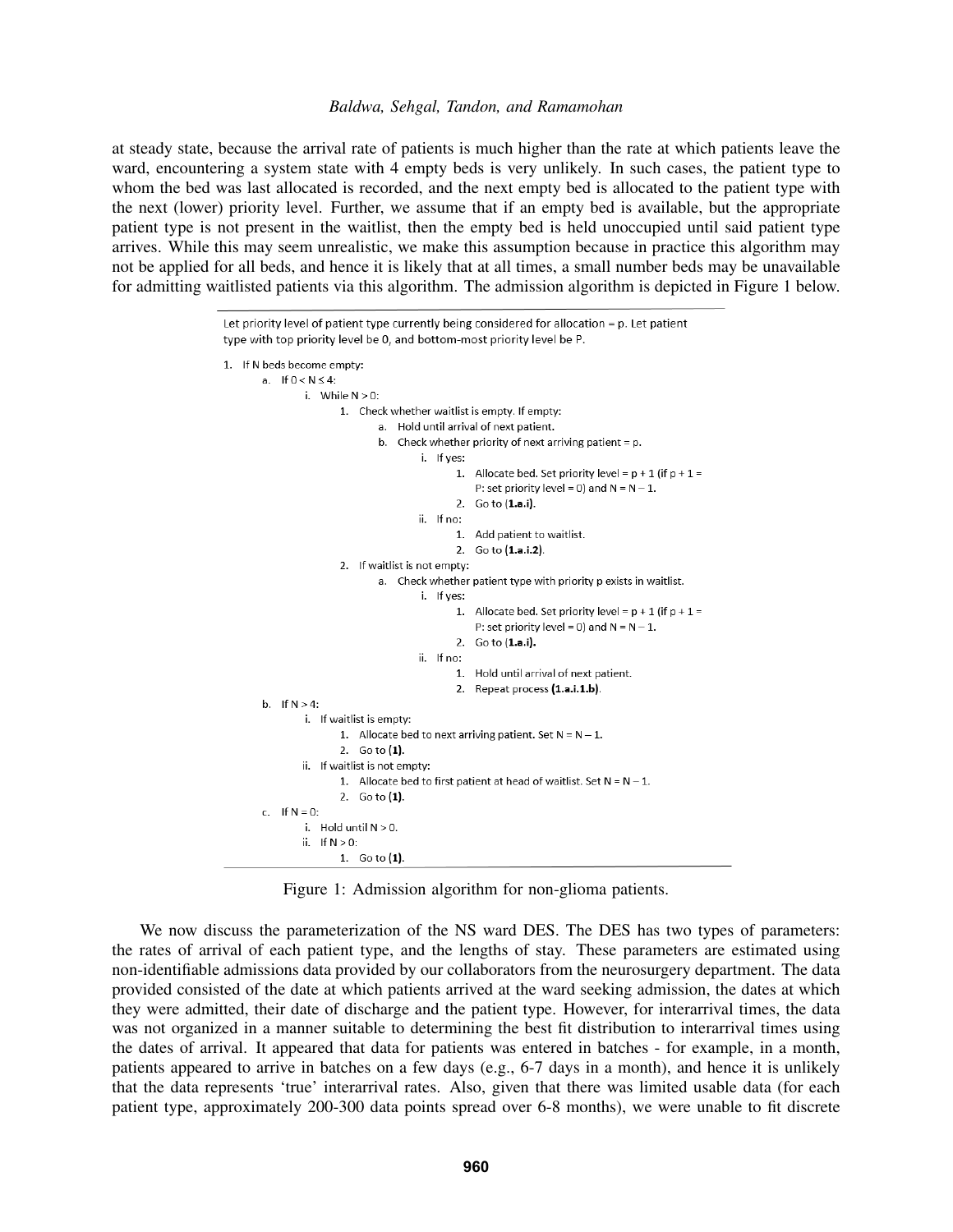distributions (e.g., Poisson) to the monthly arrival rates as well. Therefore, we assumed Poisson arrivals for each patient type, calculated the average monthly arrival rate for each patient type from the admissions data, and used the monthly arrival rates to calculate the mean interarrival times for the corresponding exponential distributions. Arrival rates for each patient type are provided in Table 1 along with the simulation outcomes (section 4).

Data regarding length of stay in the ward for each patient type was more amenable to statistical analysis, even if the size of the samples were limited. However, we found that lengths of stay varied widely and standard continuous distributions did not appear to fit the data well, evaluated by Kolmogorov-Smirnov goodness of fit tests. The histogram for the length of stay of ASAPC patients is presented below as an illustration (Figure [2a\)](#page-5-0). Hence an empirical cumulative distribution function was fit to the length of stay data for each patient type, with lengths of stay sampled uniformly from the intervals corresponding to the histogram bins. The empirical CDFs for each patient type are depicted in Figure [2b,](#page-5-0) and the length of stay parameter estimates are listed in Table [1.](#page-5-1)

<span id="page-5-0"></span>

(a) Frequency distribution of length of stay for AS-APC patients.

(b) Cumulative distribution functions for length of stay by patient type.

<span id="page-5-1"></span>Figure 2: Estimation of length of stay in the neurosurgery ward by patient type.

|              | Mean length of stay | Standard deviation |  |
|--------------|---------------------|--------------------|--|
| Glioma       | 15.12               | 7.37               |  |
| Cranial      | 15.12               | 7.08               |  |
| Spinal       | 16.86               | 6.91               |  |
| <b>ASAPC</b> | 12.24               | 4.27               |  |
| Routine      | 9.95                | 7.46               |  |

Table 1: Length of stay parameter estimates by patient type.

Once the above sets of parameters are estimated, we then run the simulation to generate data for the classification process. We describe this process now.

### 3.2 Training Dataset Generation and Classification

The simulation was programmed in Python using the Salabim and the SimPy packages. The simulation is run for a period for 2500 days of ward operation for generation of training data for the classification process. The simulation was run on a computer with a quad-core Intel i5 1.8 GHZ processor and 8 GB RAM. The 2500 day simulation requires approximately 6 hours for recording and generating the system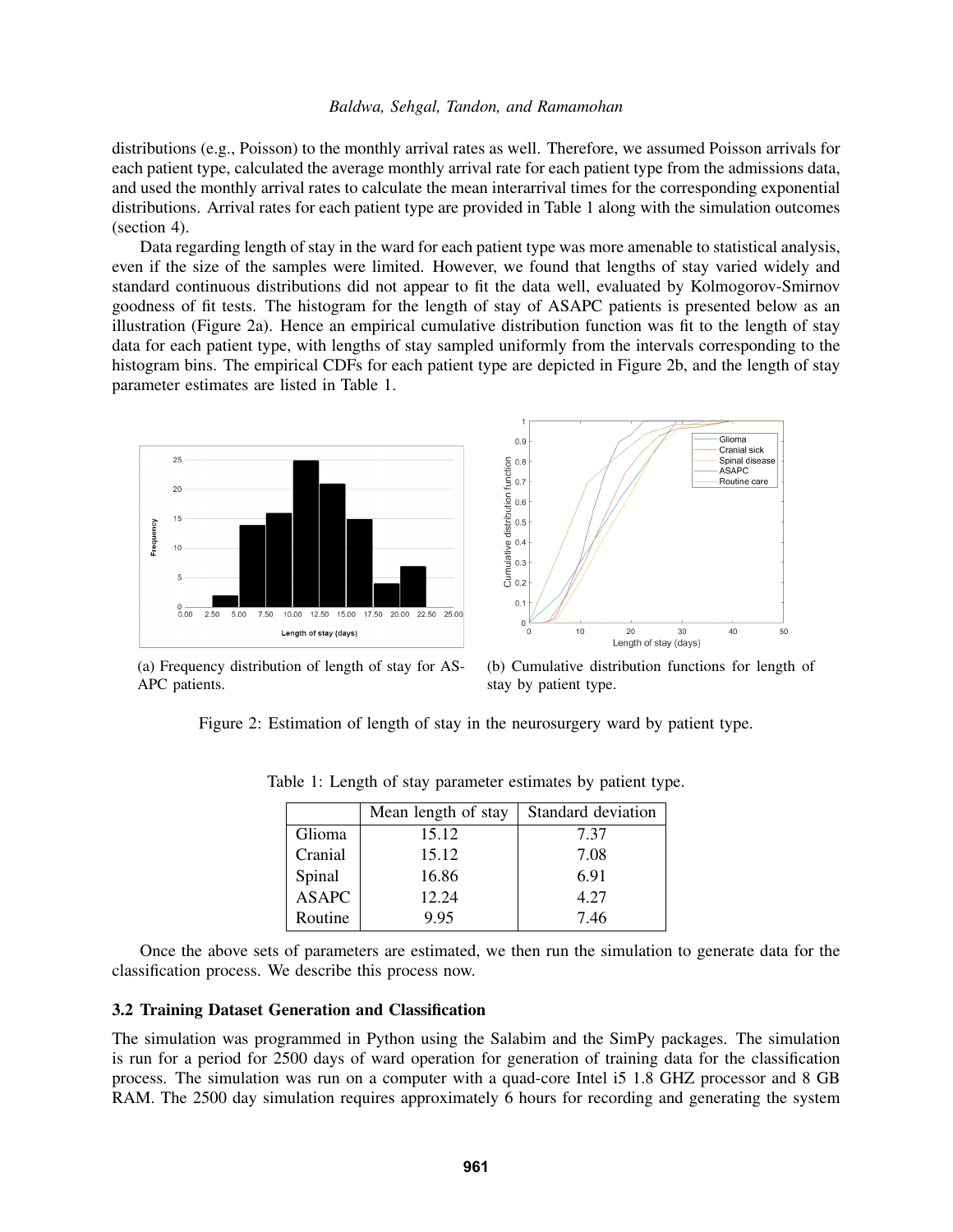state data. Based on our computational experiments, the first 10% of the simulation time was treated as the warm-up period, and to maintain a conservative approach, we also deleted data from the last 10% of simulation time to ensure we collected system state data only from the steady state operation of the NS ward. We describe the standard simulation outcomes (e.g., average time on the waitlist for those who are admitted, average proportion of patients admitted) in the following section. We now describe the dataset collected from the simulation.

For each patient entering the simulation, we record the following the information at their time of arrival into the system. The number of features corresponding to each system state information type is indicated in parentheses next to the type description.

- The type of the patient, coded from 0 to 4 in decreasing order of priority as described in the previous subsection  $(1)$ ;
- The number of empty beds among the 35 beds available for patient types other glioma (1);
- The number of beds occupied by each patient type at the current time  $(5)$ ;
- The patient type currently holding priority for allocation, per the admission algorithm in Figure [1](#page-4-0) (1);
- The number of patients in the waitlist of each type at the current time  $(5)$ ; and
- For each of the 39 beds, the duration of time it has been occupied the mean length of stay for that patient type (39).

The label for the classification component of our algorithm is whether the patient received a bed or not within the deterministic reneging threshold (a binary variable). In addition to the above, the simulation clock times at the point when the patient entered and exited the waitlist are also recorded, from which the time spent in the waitlist is calculated. This forms the label (the dependent variable) for the regression component. Note that we do not include the arrival rates in the above system state information set; however, the mean length of stay is included in the variable representing the occupation time of each bed. The reneging thresholds for each patient type are as follows: (a) glioma = 30 days, (b) cranial sick = 45 days, (c) spinal disease = 60 days, (d)  $ASAPC = 90$  days and (e) routine care = 90 days. Given the preliminary nature of the work presented here, these thresholds are assumed. However, given the high severity of cases that typically present the NS ward in our collaborating hospital, these are likely to be reasonable.

The training dataset for the classification component thus consists of 52 features representing the system state and a binary label. Training and testing of the classification technique was conducted by dividing the dataset into training and generalization sets in a 4:1 ratio. After removing data from the warm-up and the last 10% of simulation run-time (approximately 2,000 patients), the overall dataset contained 12,000 samples. In general, for the overall dataset as well as the datasets for each patient type number of samples with a label of 1 (patient is admitted before reneging threshold) were not approximately the same as that of the samples with a 0 label - i.e., the datasets were imbalanced, which affected classification accuracies. Therefore, we performed random undersampling - without replacement - from the majority class (samples with a greater number) to balance the dataset; that is, until the number of samples in each class is the same. The degrees of imbalance (the ratio of the number of samples in the minority class to that in the majority class) for all datasets are provided along with the classification results in Table [3.](#page-8-0)

While we applied a variety of classifiers on the dataset, ranging from feedforward neural networks, decision tree classifiers (e.g., gradient-boosted trees, ensemble bagged trees, random forests), to logistic regression, we report the results of the top four classifiers that achieved the best results. These were chosen based on cross-validation and generalization area under the receiver operating characteristic curve (AUC) scores. We primarily use the AUC metric because of the imbalanced nature of our datasets, even though balancing was done prior to training and testing.

We describe our simulation and classification results in the following section.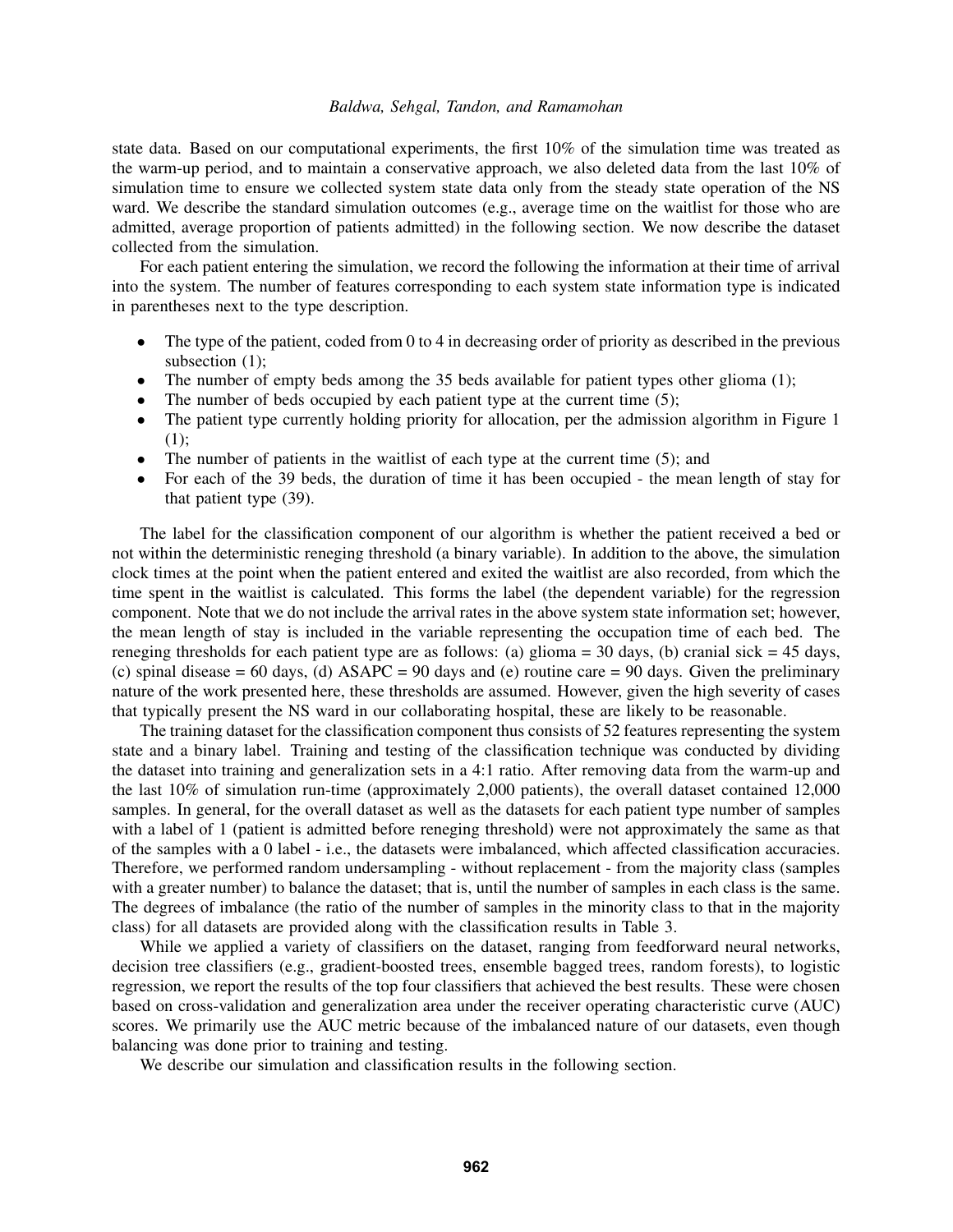#### <span id="page-7-1"></span>4 Simulation & Classification Results

We begin by presenting the outcomes from running a version of our simulation without recording and storing the system state information. These are presented in Table [2](#page-7-0) below. We find that simulation runtimes are reduced by nearly two orders of magnitude when recording and storing the system state is not required. The results in Table [2](#page-7-0) were generated from 20 replications, which required approximately one minute per replication.

Before we discuss the simulation results, we briefly discuss validation of the NS ward simulation. In an ideal situation, the outcomes of the simulation, such as the proportion of patients admitted within a specified time frame and the average waiting time for those admitted would be compared against admissions data. However, while the admissions data provided to us contained dates of admission for a certain proportion of patients, many of these dates of admission are a year or two years after the date when they present at the ward seeking admission. Thus it is unclear whether these patients have sought care elsewhere or not in this interim period, and hence these dates of admission may refer to a subsequent surgery the patient has undergone after the first surgery for which the patient presented at the ward seeking admisison. Hence in cases where they have indeed sought care elsewhere, it may be inappropriate to include these patients in the validation dataset. Further, in cases where no admission dates are provided, it is unclear whether these patients have reneged, or are still present in the waitlist. Thus we were unable to directly validate the outcomes of the simulation. Finally, the fact that the simulated admissions algorithm is applied more as an approximate guideline than a set of rules enforced without exception presents an additional hindrance to validation. Therefore, we discuss the outcomes in Table [2](#page-7-0) only as a means to illustrate the impact of the simulated algorithm on admissions outcomes for each patient type *if* the algorithm were applied in an exact manner and all assumptions regarding ward operations and reneging are valid, and to illustrate the need for adjustments to the admissions algorithm, even if implemented as an approximate guideline, that may improve admissions outcomes.

<span id="page-7-0"></span>

| Patient type        |               |                    |                        |                       |
|---------------------|---------------|--------------------|------------------------|-----------------------|
| (reneging           | Arrival rate: | Proportion<br>of   | Average wait time      | Average number of     |
| threshold in days)  | monthly,      | patients admitted  | for admitted patients: | patients admitted per |
|                     | daily         | $(\%)$ : mean (SD) | mean $(SD)$            | week: mean (SD)       |
| Glioma $(30)$       | 25.44, 0.85   | 30.42(0.74)        | 27.80 (0.074)          | 1.80(0.040)           |
| Cranial sick (45)   | 23.08, 0.77   | 35.97 (0.01)       | 41.62 (0.299)          | 1.95(0.048)           |
| Spinal disease (60) | 8.10, 0.27    | 99.99 (0.001)      | 1.27(0.128)            | 1.88(0.046)           |
| ASAPC(90)           | 50.84, 1.69   | 66.65(0.009)       | 84.50 (0.474)          | 7.86(0.101)           |
| Routine care (90)   | 51.72, 1.72   | 51.75 (0.014)      | 83.55 (0.663)          | 6.22(0.095)           |

Table 2: Neurosurgery ward simulation outcomes.

It is evident from the above table that given the high priority of glioma patients, the current capacity for glioma beds is not sufficient. The current admissions algorithm, if applied in an exact fashion, also appears to be suboptimal for cranial sick patients. Further, substantially smaller reneging thresholds and the longer lengths of stay of these patient types exacerbates the situation. The admission proportions for ASAPC and routine care patients are higher likely because of their shorter lengths of stay, significantly higher reneging thresholds, and higher patient arrival rates. Their higher arrival rates become an important factor when beds become available in batches (in particular when batch size  $> 4$ , see Figure [1\)](#page-4-0) across a short duration (e.g., within a few hours), when patients are allocated beds on a first-come first-served basis from the waitlist. In such a situation, when the waitlist contains larger proportions of routine and ASAPC patients when compared to other patient types, it is significantly more likely that one of these patient types will be closer to the head of the line. With regard to spinal disease patients, their substantially lower arrival rates and reasonably larger reneging thresholds result in their nearly 100% admission rate. We also see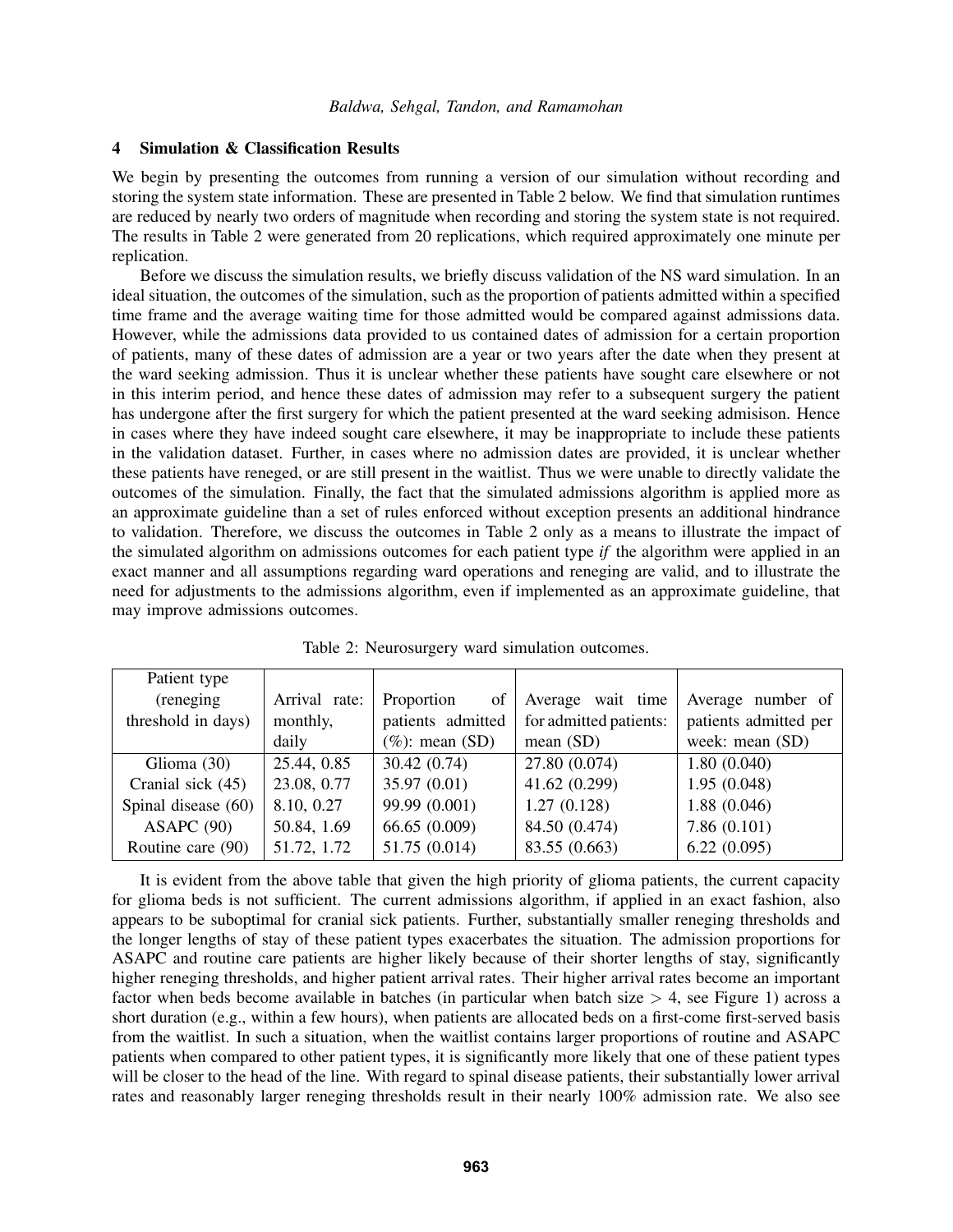that for admitted patients, their wait times are close to their reneging thresholds, and hence this represents an undesirable situation if the thresholds (which are assumed values here) are chosen to indeed represent wait times beyond which unacceptable deterioration in their condition occurs. This indicates that if this approach for delay prediction is indeed implemented in a clinical environment, it might be advisable for hospital administration to specify thresholds well below durations beyond which unacceptable levels of deterioration are likely to occur.

Our clinical collaborator informed us that the above simulation outcomes broadly represented admissions trends observed in practice for each patient type. For example, they agreed that the majority of spinal disease patients might get admitted, and in very short timeframes, because in addition to their substantially lower arrival rate, almost all spinal disease patients who present at the ward at their hospital are severely ill and require urgent care, and hence in most cases are admitted in very short timeframes. They also agreed, given that in practice the algorithm in Figure [1](#page-4-0) is applied along with continual adjustments based on clinical and administrative exigencies (for example, very sick patients admitted ahead of priority and/or less sick patients ahead of them on the waitlist), it is likely that the algorithm taken together with these adjustments yield to more favourable outcomes for patients. We are currently working with them to develop validation data, and once these are available, we anticipate that the algorithm in Figure [1](#page-4-0) may also be modified to represent the admissions process more comprehensively as part of meeting validation targets.

We now discuss the results of the prediction of whether a patient gets admitted within their reneging thresholds, that is, the estimation of  $\hat{L}_j = f(S_j)$ . We present the results of applying the ensemble bagged decision trees classifier, the ensemble gradient boosted trees classifier, a feedforward neural network, and a single decision tree classifier on the dataset in Table [3](#page-8-0) below. Note that we do not present the results for spinal disease patients, because they are almost certain to be admitted, and hence their dataset consists of only a few samples with a 0 label. We report the AUC, the precision and recall scores for each classifier. We used the scikit-learn machine learning package for the classification process. The ensemble bagged trees classifier implementation contained 10 estimator trees, the gradient boosting classifier implementation contained 100 boosting stages, and the feedforward neural network contained three hidden layers, each with 10 neurons and a rectified linear unit activation function. The ADAM solver was used for the neural network [\(Kingma and Ba 2014\)](#page-11-20), with a learning rate of 0.001. These hyperparameters were chosen based on hyperparameter tuning results performed via cross-validation on the 80% training dataset.

<span id="page-8-0"></span>

| Patient type<br>(degree of<br>imbalance) | Ensemble bagged<br>trees | Gradient boosted<br>trees | Neural network    | Single decision<br>tree |
|------------------------------------------|--------------------------|---------------------------|-------------------|-------------------------|
| All patients (0.87)                      | 0.947, 0.95, 0.95        | 0.951, 0.95, 0.95         | 0.919, 0.92, 0.92 | 0.95, 0.95, 0.95        |
| Glioma $(0.41)$                          | 0.841, 0.85, 0.85        | 0.83, 0.86, 0.84          | 0.711, 0.70, 0.69 | 0.86, 0.86, 0.86        |
| Cranial $(0.18)$                         | 0.932, 0.94, 0.93        | 0.96, 0.96, 0.96          | 0.944, 0.96, 0.95 | 0.97, 0.98, 0.98        |
| ASAPC $(0.94)$                           | 0.967, 0.97, 0.97        | 0.971, 0.97, 0.97         | 0.961, 0.96, 0.96 | 0.96, 0.96, 0.93        |
| Routine $(0.44)$                         | 0.95, 0.96, 0.95         | 0.952, 0.95, 0.95         | 0.941, 0.95, 0.94 | 0.94, 0.94, 0.94        |

Table 3: Waitlist outcome prediction accuracies - AUC, precision, recall.

Note that the single decision tree had more than 190 nodes with a maximum depth of 14 leaves. Overall, the reasonably high AUC scores are encouraging. The relatively lower AUC scores for glioma patients are likely because this patient type has the smallest sample size. This is supported by preliminary results from larger datasets constructed using alternative admissions algorithms that yield larger accuracies. Further, it appears that the tree-based classifiers perform better than the neural networks. The probability that a given patient will be admitted within their reneging threshold can easily be estimated by function methods associated with the scikit-learn implementations of the above classifiers.

We now briefly describe how the interpretability of tree-based classifiers can be leveraged to understand the key features that determine whether a patient is admitted or not. A visualization of the single decision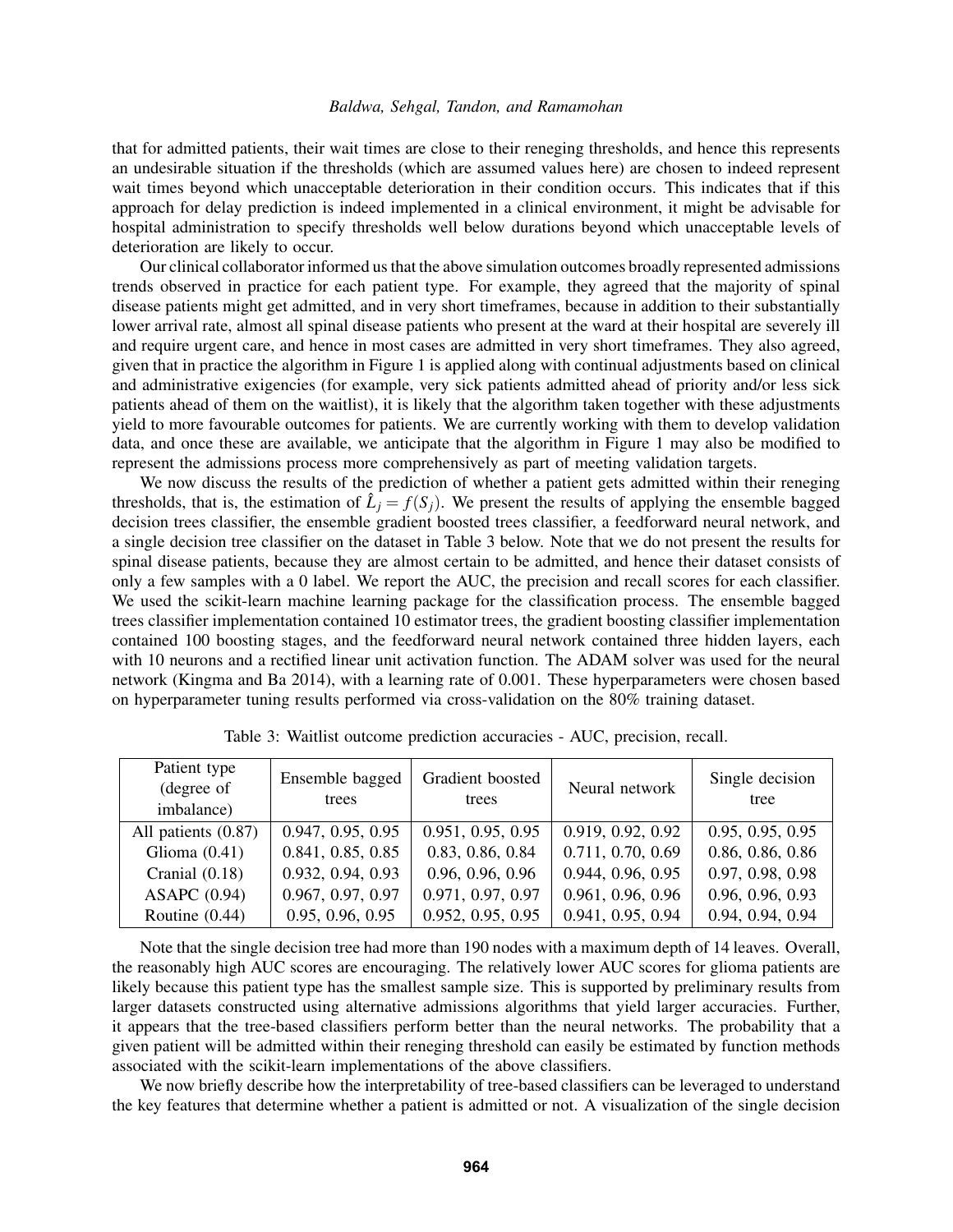tree classifier was created, and using this the top branches were identified using their position in the tree and their Gini coefficients. The features corresponding to the top level branches (levels 1 and 2) were all based on the status of the beds: for example, a subset of the 39 features that indicate the amount of time a bed has been occupied by a given patient type, or the number of beds occupied by a patient type (e.g., routine patients). The next two levels consisted of a set of the same features as in the two levels above and additionally, waitlist-based features: for example, number on the cranial sick or ASAPC waitlist above patient *j*. This supports our contention that waitlist-based analytical delay estimators or delay history-based estimators alone will not yield accurate delay predictions for complex queueing systems such as the neurosurgery ward, and complete system state information consisting of both waitlist as well as resource status information will be required.

We also briefly discuss the results from applying regression methods to predict the waiting time to admission for admitted patients; that is, the estimation of  $W_{j(ad)} = f_{ad}(S_{j(ad)})$ . Note that for patients not admitted; their time spent in the waitlists will just be equal to the reneging threshold value corresponding to their patient type. For regression, given their universal approximation capabilities [\(LeCun et al. 2015\)](#page-11-21), we utilize a simple feedforward neural network with three hidden layers. The three hidden layers consisted of 8, 12 and 20 neurons, respectively, with the *tanh* activation function. Once again, the ADAM solver and a learning rate of 0.001 were used. In addition, we also use an ensemble gradient boosting trees algorithm implemented as a regressor. Once again, we used 100 boosting stages.

We quantify regression accuracy using the mean absolute deviation (MAD), specified by: *MAD* =  $\frac{1}{N}\sum_{i=1}^{N}|\hat{Y}_i - Y_{i(obs)}|$ , where  $\hat{Y}_i$  and  $Y_{i(obs)}$  represent the predicted and observed waiting times (as generated by the simulation), respectively (we assume N test samples are available). We do not choose the mean absolute percentage error for reporting the regression accuracy, as several 0 waiting times were observed. We also report the root mean square error (RMSE), defined as  $RMSE = \sqrt{\frac{1}{N} \sum_{i=1}^{N} (\hat{Y}_i - Y_{i(obs)})^2}$ . The results of our regression exercise are provided in Table [4.](#page-9-0)

| Patient type | Neural network |             | Gradient boosting trees |             |
|--------------|----------------|-------------|-------------------------|-------------|
|              | <b>MAD</b>     | <b>RMSE</b> | <b>MAD</b>              | <b>RMSE</b> |
| Overall      | 0.73           | 4.35        | 0.58                    | 2.85        |
| Glioma       | 0.88           | 1.41        | 0.93                    | 1.19        |
| Cranial Sick | 2.41           | 8.75        | 0.80                    | 2.46        |
| <b>ASAFC</b> | 6.44           | 23.52       | 0.21                    | 0.79        |
| Routine      | 7.01           | 24.66       | N 19                    | 0.63        |

<span id="page-9-0"></span>Table 4: Prediction (regression) accuracies for wait times of patients admitted to the neurosurgery ward.

For the neural network regressor, the regression accuracies, while reasonable for all patients and glioma patients, are relatively lower for ASAPC and routine care patients in particular. However, in comparison to the average wait times for admitted patients (Table [2\)](#page-7-0), the MAD values for these patient types appear reasonable. However, the gradient boosting trees regressor outperforms the neural network regressor by a substantial amount with a maximum RMSE of only 2.85 in comparison to a maximum RMSE of nearly 25 for the neural network. This is likely because the set of features that comprise the system state can all be considered as categorical variables, which tree-based methods can typically handle better than neural networks.

### 5 DISCUSSION & CONCLUSIONS

In this paper, we present a method for prediction of admission outcomes for patients presenting at a neurosurgery ward seeking admission at the time of their arrival to the ward. Our method is motivated by results in the literature indicating that using system state information at the time of arrival yields more accurate delay predictions [\(Whitt 1999a\)](#page-11-12).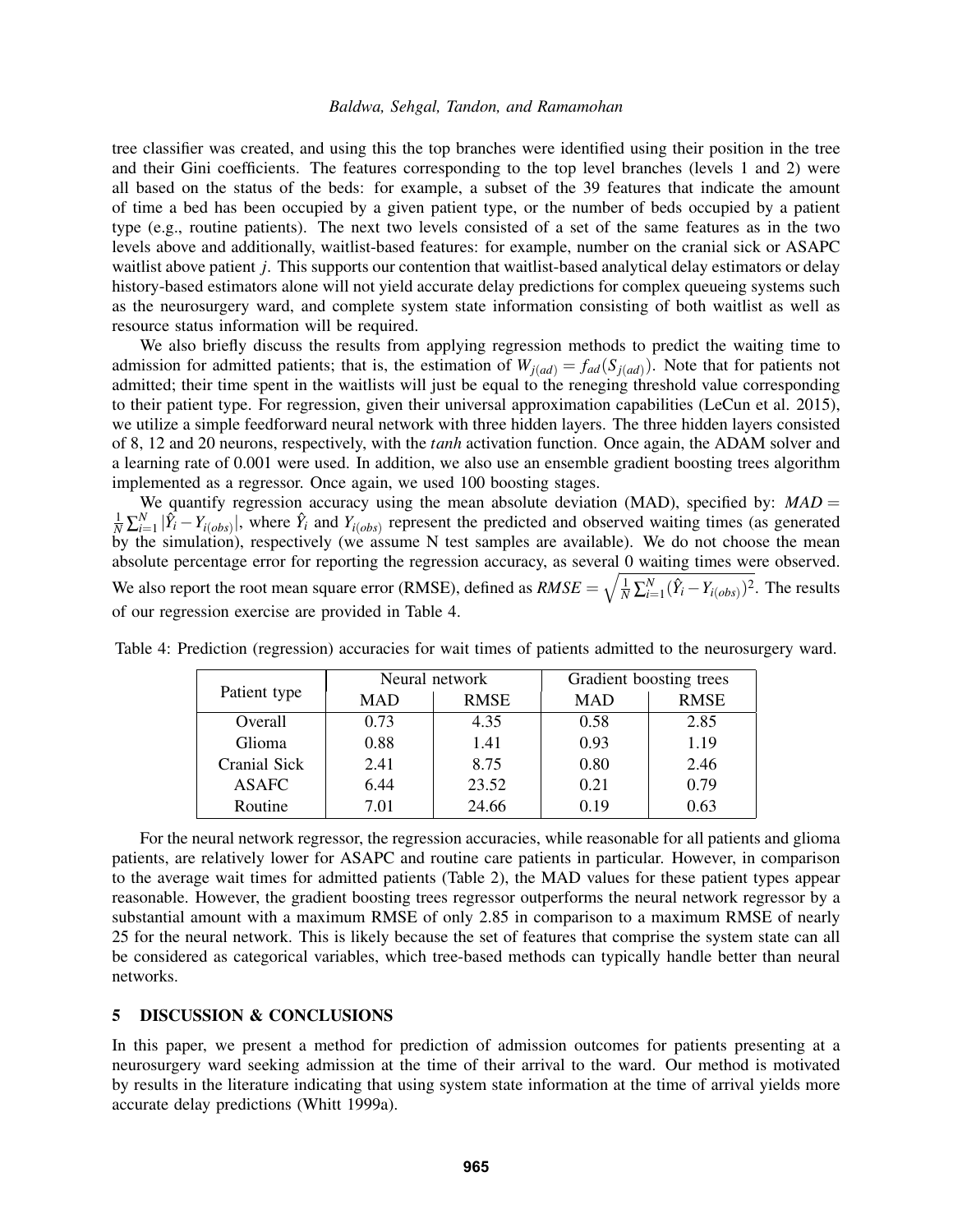In order to implement our approach of delay prediction in practice, the hospital administration will need to track the system state variables as defined in section [3](#page-3-0) at regular intervals (e.g., six times a day) for example, the amount of time for which each bed has been occupied by a given patient type will need to be tracked. Note that such information is already likely to be tracked for billing purposes. Then, for each arriving patient, this information  $(S_i)$  will have to be collected, processed, and then input into the machine learning method *f* to generate  $\hat{L}_j$ . If  $\hat{L}_j = 1$  (that is, the patient is predicted to be admitted), then their time to admission  $\hat{W}_{j(ad)} = f_{ad}(S_j)$  is also estimated. Note that real-time simulation, an approach wherein the neurosurgery ward DES is initialized with the system state  $S_i$  each time a patient arrives at the ward and  $\hat{L}_j$  and  $\hat{W}_{j(ad)}$  are generated by allowing the DES to run from that point in time onwards for multiple replications, is another potential approach for generating  $\hat{L}_j$  and  $\hat{W}_{j(ad)}$ . However, this would require capturing the system state, loading it into the simulation, running a number of replications, and then estimating the average proportion of cases (replications) in which the patient gets admitted and the corresponding time to admission. Our approach is a significantly less computationally expensive approach when considered on a real-time basis: once the trained and validated machine learning method is created, it outputs the predictions as a one-time function evaluation. This makes it easier to deploy as an online calculator for the system administrator, as compared to deploying and running a simulation each time a new patient arrives in the system seeking admission.

The effectiveness of our method is contingent upon having a validated DES model of the queueing model under consideration. In the specific case of the system we model, we have already discussed in section [4](#page-7-1) the challenges in validating the outcomes of our simulation. Another limitation of our current analysis is our assumptions for the reneging thresholds. Note that these thresholds may be used in multiple ways - for one, they may be used to represent actual reneging times. Alternatively, given the lack of data regarding reneging times, one can assume no reneging, and generate system state data for arriving patients from such a system. The thresholds can then be used in assigning labels to the system state based features - for example, assign 1 to patients getting admitted within a threshold *T* and 0 otherwise. The disadvantage with such a method is that in heavy-traffic conditions such as our case, it is very unlikely that patients arriving after the waitlist size has grown beyond a threshold size will be admitted within any meaningful time duration. Further, the assumption of no reneging is unrealistic in itself. For these reasons, despite the lack of data regarding reneging behaviour for neurosurgery admissions, we chose an approach that involved assuming reneging thresholds.

Several avenues of future research suggest themselves. Some of these include: (a) more comprehensive validation of our DES model, and simulation of alternate versions of the admissions algorithm; (b) evaluate prediction accuracies when stochastic reneging times are used; (c) comparison of our prediction accuracies with standard history and queue-length based delay estimators; (d) evaluation of our proposed method for other complex queuing systems; and (e) finding optimal admissions policies for the NS ward under consideration.

Overall, we present this work as a demonstration of our method for prediction of delays in complex queueing systems as encountered in healthcare systems, and hope it is useful for other practitioners attempting to predict delays for complex queueing systems.

#### **REFERENCES**

- <span id="page-10-2"></span>Ang, E., S. Kwasnick, M. Bayati, E. L. Plambeck, and M. Aratow. 2016. "Accurate Emergency Department Wait Time Prediction". *Manufacturing & Service Operations Management* 18(1):141–156.
- <span id="page-10-0"></span>Armony, M., and C. Maglaras. 2004. "Contact Centers with a Call-back Option and Real-time Delay Information". *Operations Research* 52(4):527–545.
- <span id="page-10-1"></span>Balakrishna, P., R. Ganesan, L. Sherry, and B. S. Levy. 2008. "Estimating Taxi-out Times with a Reinforcement Learning Algorithm". In *Proceedings of the 2008 IEEE/AIAA 27th Digital Avionics Systems Conference*. October 26th-30th, St. Paul, Minnesota, USA, 3.D.3-1-3.D.3-12.

<span id="page-10-3"></span>Bassamboo, A., and R. Ibrahim 2020. "A General Framework to Compare Announcement Accuracy: Static vs LES-based Announcement". [http://www.roubaibrahim.com/Final](http://www.roubaibrahim.com/Final_draft_may_18_2020_nonblind.pdf)\_draft\_may\_18\_2020\_nonblind.pdf, accessed 23<sup>rd</sup> June 2020.